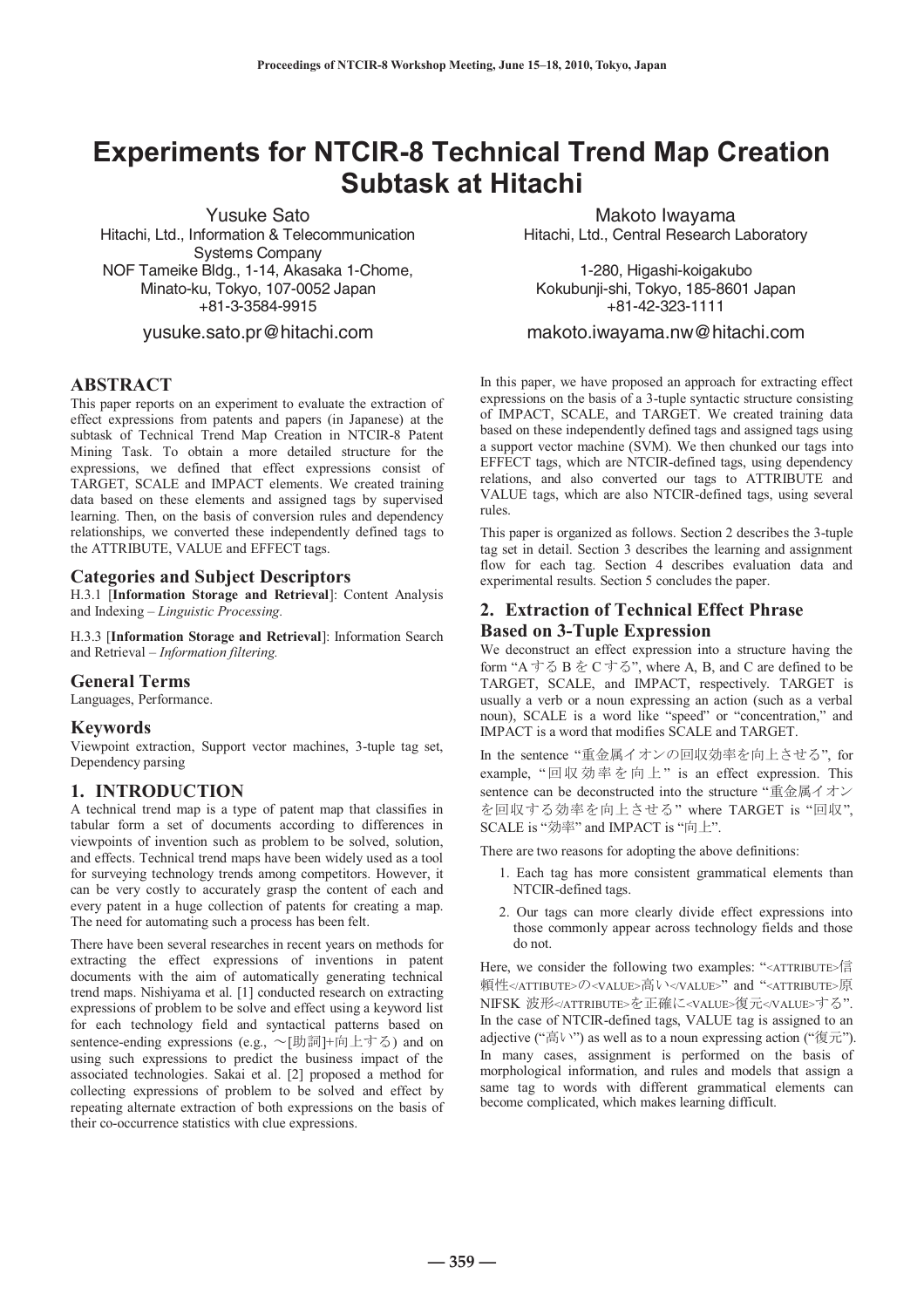On the other hand, in the case of the definition of our tags, tags are assigned to above two examples as follows: "<SCALE>信頼性 </sCALE>の<IMPACT>高い</IMPACT>" and "<sCALE>原 NIFSK 波 形</SCALE>を正確に<TARGET>復元</TARGET>する". TARGET tags are assigned to words expressing an action (e.g, "復元") and IMPACT tags are assigned to words that modify SCALE (e.g., "高い"). Each tag is defined not to have multiple grammatical elements. Thus, by reducing the number of type of grammatical elements that correspond to each tag, the semantic structure of an effect expression can be detected finely and accurately.

In addition, as there are many technology fields in patent documents, the target of tag assignment has huge vocabulary. According to the definition of NTCIR tags, the number of vocabulary words for ATTRIBUTE is very large because it corresponds to a variety of words such as "変換出力" and "再生 速度". The phrase corresponding to ATTRIBUTE can be deconstructed into an element (SCALE) corresponding to words that appear commonly across diverse technology fields and an element (TARGET) corresponding to words that do not. In short, words appearing commonly in diverse fields such as " $\boxplus \uparrow$ " and "速度" correspond to SCALE, which means that the number of vocabulary words of the target of tag assignment should be relatively small and tag assignment should be easy. On the other hand, TARGET corresponds mostly to words unique to individual technology fields, but it should be possible to assign the TARGET tag by using words close to SCALE and IMPACT.

An effect expression does not necessarily have to consist of all three tags. For example, the structure "活性炭の<TARGET>再生 </TARGET> を <IMPACT> 確 実 </IMPACT> か つ <IMPACT> 容 易 </IMPACT>に行える" has only TARGET and IMPACT.

### **3. Our Approach**

We assigned TARGET, SCALE and IMPACT tags to effect expressions by using independently developed training data assigned these three tags manually. Models for detecting each tag are generated respectively by supervised learning. The following describes the flow of tag assignment, features for learning, and conversion of our independently defined tags to NTCIR tags.

### **3.1 The Flow of Tag Assignment**

Tags are assigned in the order of IMPACT, SCALE and TARGET (Fig. 1). These tags appear in the same sentence in many cases and are usually close to each other. In patent documents that cover a variety of technology fields, the IMPACT corresponds to words like "向上", "高い" and "経済的" that are common to diverse technology fields, which should make assignment more accurate than other tag assignments. For this reason, tag assignment begins with IMPACT followed by SCALE and TARGET in that order. In this way, the presence of IMPACT and SCALE tags, for example, can be used as a feature in the assignment of TARGET tags. This achieves greater accuracy than independent assignment of each tag.

### **3.2 Features for Learning**

An input sentence is deconstructed into morphemes by ChaSen [3] and tag assignment is performed targeting morphemes with following parts of speech: nouns, verbs, adjectives, adnominals, adverbs, prefixes and unknowns. The following features are used for learning with respect to the morphemes with above parts of speech.



**Figure 1. The flow of our tag assignment** 

#### 1. Features for morpheme

These features, which are obtained by ChaSen, consist of the character string, broad classification of part of speech, detailed classification of part of speech, conjugation type and conjugated form. In addition to features on the intended morpheme, features on the two morphemes on either side of that morpheme are also used as a feature for learning.



**Figure 2. Example of features for morpheme** 

#### 2. Features for SCALE/IMPACT dictionary

The SCALE/IMPACT dictionary consists of manually extracted words corresponding to SCALE and IMPACT. These words are extracted from a last sentence at the paragraph of effect of the invention in about 10,000 documents from about ten years worth of patent documents. Whether to match with words in this dictionary was used as a feature for learning.

3. Features for SCALE/IMPACT-expression prefix/suffix singlekanji

This is a dictionary of single-kanji (Chinese-character) prefixes and suffixes such as " $\mathbb{R}^n$  and " $\sim$  / $\mathbb{R}^n$ " extracted manually from the above SCALE/IMPACT dictionary. Whether to match with words in this dictionary was used as a feature for learning.

4. Features for Morpheme of head in modified/modifying segment

If the segment to which an intended morpheme belongs has a modified or modifying segment, the morpheme features of head of that segment are used for learning. Here, we use CaboCha [4] as a dependency parser.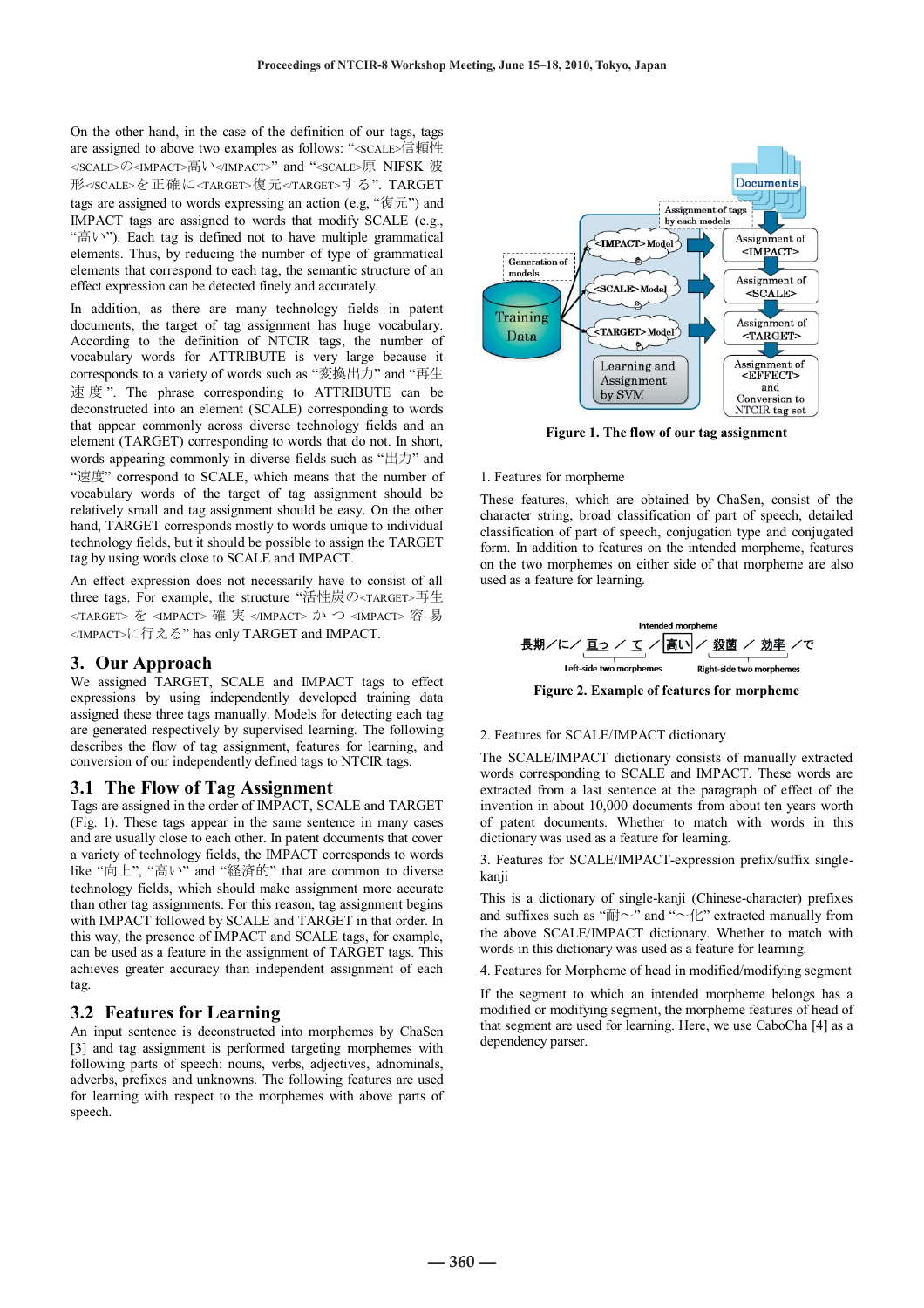

**Figure 3. Example of features for Morpheme of head in modified/modifying segment** 

#### 5. Features for results of IMPACT/SCALE assignment

For an intended morpheme, the results of IMPACT/SCALE tag assignments are used as features, those assignments are for two morphemes on either side of the intended morpheme or morphemes of the head in a modified/modifying segment belonging to it. For example, at the TARGET tag-assignment step, if SCALE tag has already been assigned to the immediately preceding morpheme and IMPACT tag has been assigned to the morpheme of head in a modified segment, then the feature of the presence of the tags is added in the intended morpheme.

6. Features indicating to be effect sentence

There are five features for a sentence to which an intended morpheme belongs as described below.

**End-of-sentence clue-phrase match**: This feature indicates whether the sentence to which an intended morpheme belongs to matches an end-of-sentence formulaic phrase like "~が可能となる". For this purpose, 235 formulaic phrases have been manually extracted.

**Paragraph type**: This feature indicates what type of paragraph an intended morpheme belongs to: issue, solution means, or effect.

**Sentence position**: Sentence position within the paragraph.

**Sentence length**: the number of characters included in the sentences.

**Numeric character ratio within sentence**: This feature quantifies the ratio between the number of numerals and characters included in the sentence. The reason for this feature is that a sentence in a solution-means paragraph tends to include many numbers corresponding to an invention's constituent elements such as "該シート吸着部102".

## **3.3 Assignment of EFFECT Tag and Conversion of Our Tags into NTCIR Tags**

We specify the area for assigning the EFFECT tag by using dependency relationships between our tags, and we convert our tags to NTCIR tags by using rules according to the order of our tags.

 $\blacksquare$  <EFFECT> identification

We merge segments based on dependency relationships until segments having our independently defined tags no longer exist and take the result to be the EFFECT area. Examples are given below.



#### $\blacksquare$  Conversion rules

We created eight rules for converting a combination of TARGET, SCALE and IMPACT tags  $(\langle T \rangle, \langle S \rangle)$  and  $\langle I \rangle$  to NTCIR tags VALUE and ATTRIBUTE  $(\langle V \rangle)$  and  $\langle A \rangle$ ). Examples of these rules are given below.

 $\cdot$  {< $\leq$   $\leq$   $\leq$   $\leq$   $\leq$   $\geq$   $\leq$   $\leq$   $\leq$   $\leq$   $\leq$   $\leq$   $\leq$   $\leq$   $\leq$   $\leq$   $\leq$   $\leq$   $\leq$   $\leq$   $\leq$   $\leq$   $\leq$   $\leq$   $\leq$   $\leq$   $\leq$   $\leq$   $\leq$   $\leq$   $\leq$   $\leq$   $\leq$   $\leq$   $\leq$   $\leq$ 

Example: <I>高</I><S>精度</S>の<T>処理</T> → <V> 高精度</V>の<A>処理</A>

- $\cdot$  < $\{\leq\}$  < $\{\leq T>\leq S>\}$   $\rightarrow$  < $\{\leq\leq A\}$
- Example: <I>高い</I><I>払拭</T><S>性能</S> → <V> 高い</V><A>払拭性能</A>
- $\cdot$  {<T><S>}<I>  $\rightarrow$  <A><V>

Example: <T>◚᩿</T><S>ᙉᗘ</S>ࡾࡼࢆ>I>ࡃࡁ </I> Ѝ <A>◚᩿ᙉᗘ</A>ࡾࡼࢆ>V>ࡃࡁ>/V>

## **4. Evaluation**

## **4.1 Independently Developed Training Data**

We created training data by manually assigning tags on the basis of the definition of our tags. Then, on the basis of the independently developed training data, we performed learning and tag assignment for our tags, and finally assigned NTCIR tags according to the rules given in section 3.3. Table 1 summarizes the four types of training data assigned our independently defined tags. All of data have common data and each extended data.

|  | Table 1. Independently developed training data |  |  |
|--|------------------------------------------------|--|--|
|--|------------------------------------------------|--|--|

|                  | Data1                                                                                                                                                                                                                                                                           | Data2                                        | Data <sub>3</sub>             | Data4 |  |  |
|------------------|---------------------------------------------------------------------------------------------------------------------------------------------------------------------------------------------------------------------------------------------------------------------------------|----------------------------------------------|-------------------------------|-------|--|--|
| Common<br>Data   | Abstracts in patent specifications<br>• Water-purifying technology $(C02F 1/28)$ : 100<br>$\cdot$ Learning and classification technology (G06F)<br>$17/30$ : 98<br>• Mixed data A : A61B : 10, B41J : 20,<br>CO8L: 10, DO1F: 10,<br>E02D : 10, F02D : 10,<br>G06T: 20, H04N: 20 |                                              |                               |       |  |  |
| Extended<br>Data | Mixed<br>data B<br>B:50<br>G:50<br>H : 50                                                                                                                                                                                                                                       | Mixed<br>data B+<br>B:50<br>G: 200<br>H: 200 | Abstracts<br>in Papers<br>200 |       |  |  |

These four data consist of abstracts in patent specifications, which has documents for three different technology fields (waterpurifying technology, learning and classification technology, and Mixed data A), Mixed data B/B+ created from the three paragraphs, problems to solve, means for the invention and effect of the invention, and abstracts in papers distributed by NTCIR1 and NTCIR2. Mixed data A consists of documents having the corresponding subclasses as main IPC code. Mixed data B/B+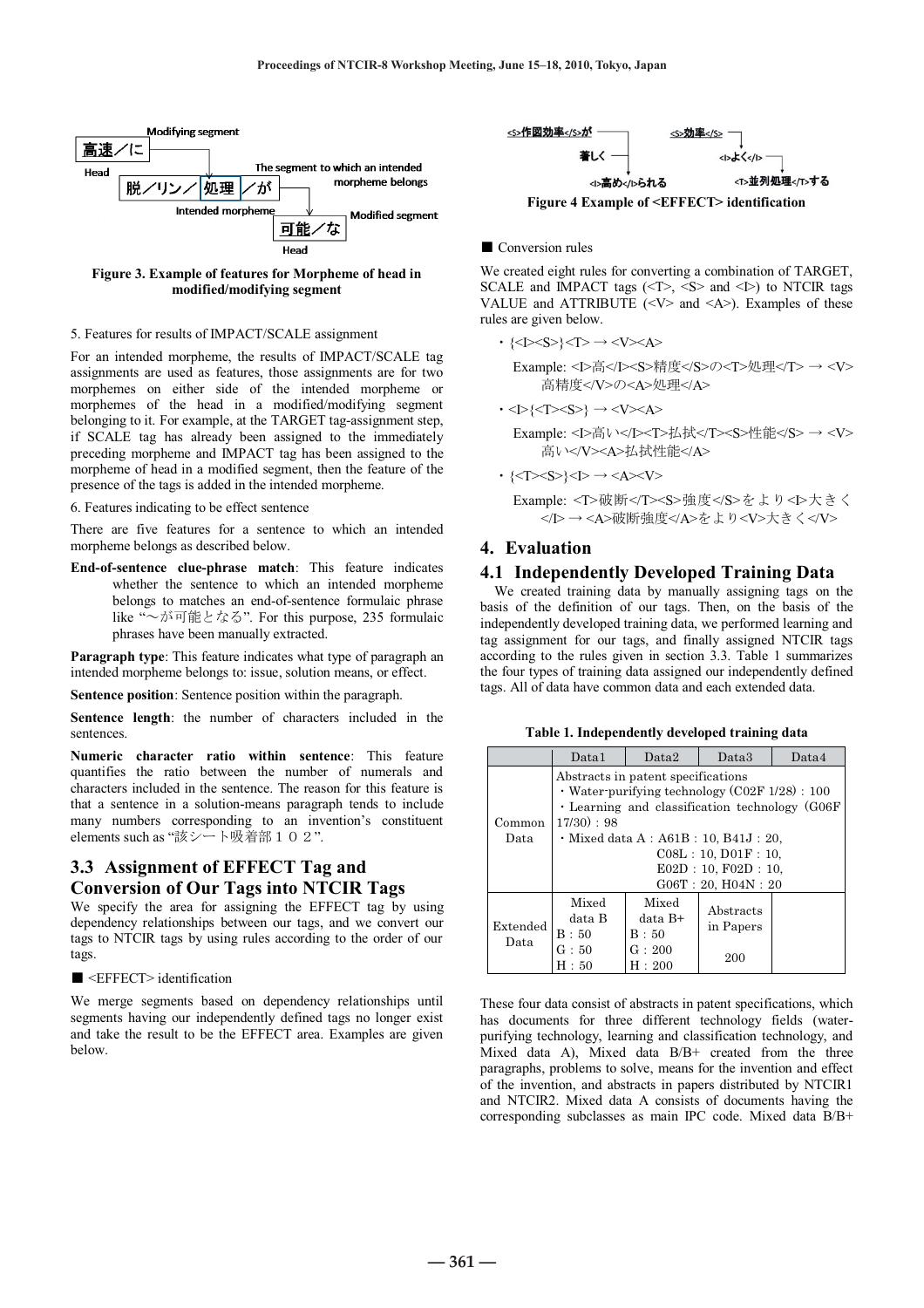consists of documents having corresponding sections as main IPC code. Mixed data B consists of data to which we have assigned the independently defined tags, while for Mixed data B+ 150 documents is added to Mixed data B, which belong to the G and H sections in IPC system and have been assigned by a non-specialist. The objective of Mixed data B+ is to evaluate accuracy, when including data with low reliability for tag assignment while this is a large volume of documents. We also used 200 abstracts in papers.

## **4.2 Experiment**

Based on a preliminary evaluation using training data of formalrun, we determined candidates for optical combinations of features. In the end, we submitted four patent runs and two paper runs as shown in Table 2. In the table, the training data corresponds to the data shown in Table 1 and the features correspond to the same-numbered features described in section 3.2. With features  $#1-\#3$  used in all runs, we evaluated differences in accuracy based on combinations of the other features.

We used the TinySVM [5] as an SVM tool for tag learning, and decided on the use of a linear kernel based on preliminary experiments. No NTCIR-provided training data was used in the experiment. Here, we targeted only the EFFECT tag and its internal tags in tag assignment; we assigned no TECHNOLOGY tags.

**Table 2. Features and training data for our submissions** 

|        |                |           | Training           | Features |    |    |
|--------|----------------|-----------|--------------------|----------|----|----|
|        | #<br>ID        |           | data<br>(Table. 1) | #4       | #5 | #6 |
| Patent |                | $HTC_1_1$ |                    |          |    |    |
|        | $\overline{2}$ | $HTC_1_2$ | Data1              |          |    |    |
|        | 3              | $HTC_2_1$ |                    |          |    |    |
|        | $\overline{4}$ | $HTC_2_2$ | Data2              |          |    |    |
| Paper  | 5              | HTC 1     | Data3              |          |    |    |
|        | 6              | HTC 2     | Data4              |          |    |    |

# **4.3 Results and Discussion**

## *4.3.1 NTCIR-8 defined tag set*

Results of assignment accuracy using topics of formal-run are listed in Table 3. In the table, R, P, and F stand for Recall, Precision, and F-value, respectively, and  $#1-\#6$  correspond to the numbers in the "#" column of Table 2. No results for the TECHNOLOGY tag are listed here since it was not taken up in this experiment.

First, for patent documents, we compare the results of Data1 (#1, #2) with those of Data2 (#3, #4) and see that Data1 has a slightly higher F-value for VALUE, EFFECT, and Ave., while Data2 has a higher F-value for ATTR. This result indicates that high quality is required in training data because the accuracy for Data2 was not improved in spite of having three times the number of documents.

Next, accuracy for papers was low compared to patents. Various factors can be considered for this result: for examples, VALUE tags in paper at NTCIR tend to have numerical expressions and it is hard to assign the tags to such expressions or there were few sentences that match the end-of-sentence clue-phrase in effect sentences.

**Table 3. Assignment accuracy of NTCIR-defined tags** 

|               |   | Patent |       |       | Paper |          |       |
|---------------|---|--------|-------|-------|-------|----------|-------|
|               |   | #1     | #2    | #3    | #4    | #5       | #6    |
| ATTR.         | R | 25.1%  | 24.1% | 24.7% | 23.7% | 14.9%    | 11.5% |
|               | P | 24.1%  | 23.6% | 28.2% | 27.3% | 16.4%    | 11.1% |
|               | F | 24.6%  | 23.9% | 26.3% | 25.4% | 15.6%    | 11.3% |
| <b>VALUE</b>  | R | 58.0%  | 57.2% | 52.1% | 50.8% | 20.7%    | 23.8% |
|               | P | 43.4%  | 43.2% | 46.2% | 45.5% | 21.0%    | 20.6% |
|               | F | 49.6%  | 49.2% | 49.0% | 48.0% | 20.9%    | 22.1% |
| <b>EFFECT</b> | R | 16.4%  | 15.5% | 15.3% | 14.5% | 5.5%     | 5.8%  |
|               | P | 22.3%  | 21.7% | 23.6% | 22.8% | 11.2%    | 9.9%  |
|               | F | 18.9%  | 18.1% | 18.6% | 17.7% | 7.3%     | 7.3%  |
| Ave.          | R | 23.3%  | 22.7% | 21.5% | 20.9% | $10.0\%$ | 10.0% |
|               | P | 34.6%  | 34.4% | 38.0% | 37.3% | 18.8%    | 16.1% |
|               | F | 27.8%  | 27.4% | 27.5% | 26.8% | 13.1%    | 12.3% |

## *4.3.2 Our independently defined tag set*

We show the assignment accuracy of our independently defined tags. We used Data1 and abstracts in 200 papers in Table 1 and all features #1-6 in section 3.2. The accuracy was estimated by leaveone-out cross-validation. In this case, although a single fold should correspond to a single morpheme, we set a single document as a single fold in order to reduce time of repeating estimation by all of morphemes. In other words, if we have 100 documents, the process that all of morphemes in 99 documents are used as training data and all of morphemes in the other document are used as test data is repeated 100 times.

The accuracy of assignment for patent and paper is shown in Table 4.

|               |   | Patent<br>(Data1) | Paper<br>(Abstracts in<br>200 papers) |
|---------------|---|-------------------|---------------------------------------|
| <b>TARGET</b> | R | $45.0\%$          | 7.9%                                  |
|               | P | 58.7%             | 19.6%                                 |
|               | F | 50.9%             | 11.3%                                 |
| <b>SCALE</b>  | R | 54.3%             | 19.5%                                 |
|               | P | 63.4%             | 33.8%                                 |
|               | F | 58.5%             | 24.7%                                 |
| <b>IMPACT</b> | R | 64.9%             | 28.0%                                 |
|               | P | 68.4%             | 38.4%                                 |
|               | F | 66.6%             | 32.4%                                 |

**Table 4. Assignment accuracy of independently defined tags** 

As expected, the accuracy of TARGET, for which there are relatively few words common to diverse fields, is low. We can expect to improve the accuracy by combining our approach with other methods, such as increasing the weight of words having a high degree of co-occurrence with SCALE and IMPACT. Assignment of tags for papers was harder than that of patent because of numerical expressions or end-of-sentence clue-phrase mentioned in 4.3.1.